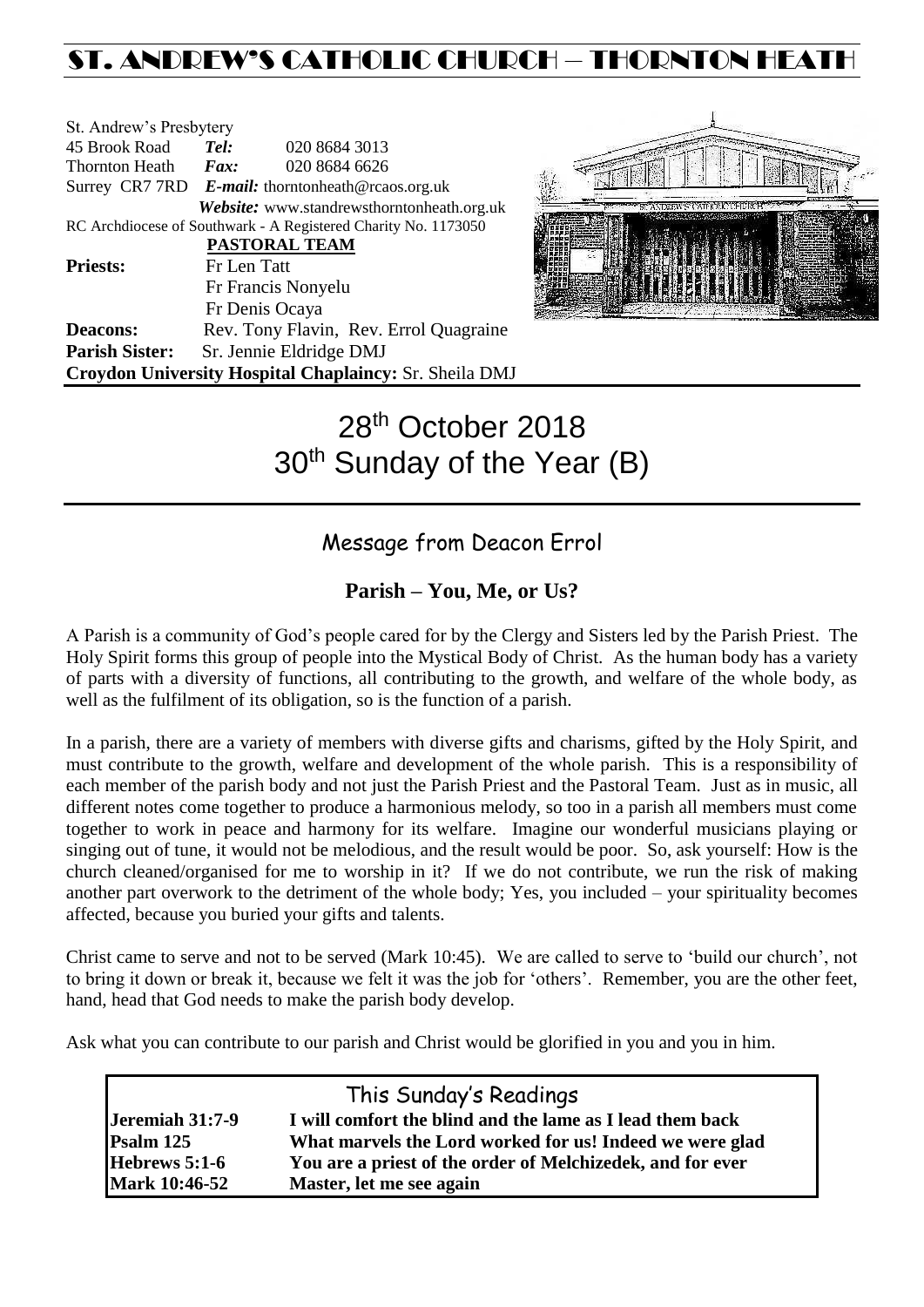| Sunday 28 <sup>th</sup> October   |                               | $U(1)$ y $101$ $110$ $100$<br>6.00pm (Saturday) First Mass of Sunday | <b>Holy Souls</b>               |
|-----------------------------------|-------------------------------|----------------------------------------------------------------------|---------------------------------|
| $30th$ Sunday of the Year         |                               |                                                                      |                                 |
| (B)                               | 9.30am                        | Mass                                                                 | Salus Fernandes RIP (Anniv)     |
|                                   | 11.30am                       | <b>Mass</b>                                                          | Parishioners                    |
| (clocks back 1 hour)              | 5.00pm                        | <b>Rosary</b>                                                        |                                 |
|                                   | $5.15 - 5.45$ pm              | <b>Exposition and Benediction</b>                                    |                                 |
|                                   | 6.00 <sub>pm</sub>            | Mass                                                                 | Joseph Phokeerdoss RIP          |
|                                   | $7.00 - 9.00$ pm              | <b>Charismatic Prayer Group</b>                                      |                                 |
| Monday 29 <sup>th</sup> October   | 7.30am                        | <b>Mass</b>                                                          | Private Intention               |
| Feria                             | 10.00am                       | Mass                                                                 | Family & Friends of D'Cruz RIP  |
| Eph 4:32-5:8                      | $5.45 - 7.15$ pm              | <b>Beavers (hall)</b>                                                |                                 |
| Lk 13:10-17                       | $7.00 - 8.00$ pm              | <b>Parish Surgery</b>                                                |                                 |
|                                   | $7.30 - 9.00$ pm              | Scouts (hall)                                                        |                                 |
| Tuesday 30 <sup>th</sup> October  | 7.30am                        | <b>Mass</b>                                                          | Our Lady of Africa              |
| Feria                             | 10.00am                       | Mass                                                                 | Catherine Viegas RIP (Anniv)    |
| Eph 5:21-33                       | 6.30pm                        | <b>R.C.I.C.</b>                                                      |                                 |
| Lk 13:18-21                       | 7.45pm                        | R.C.I.A.                                                             |                                 |
| <b>Wednesday 31st October</b>     | 7.30am                        | <b>Mass</b>                                                          | Pobrina Fernandes RIP           |
| Feria                             | 10.00am                       | <b>Funeral Mass</b>                                                  | Elizabeth Salapare RIP          |
| Eph 6:1-9                         | 2.00 <sub>pm</sub>            | <b>Active Retirement Group</b>                                       |                                 |
| Lk 13:22-30                       | 6.00pm                        | <b>Lectio Divina Group (hall)</b>                                    |                                 |
|                                   | 7.30pm                        | <b>Legion of Mary (hall)</b>                                         |                                 |
| Thursday 1 <sup>st</sup> November | 7.30am                        | Mass                                                                 | November List                   |
| All Saints Day                    | 10.00am                       | Mass                                                                 | Deceased Members D'Souza Family |
| Holy Day of Obligation            | $7.00 - 8.30$ pm              | <b>Cubs (St James the Great)</b>                                     |                                 |
| Rev 7:2-4. 9-14                   | <b>8.00pm</b>                 | <b>Mass</b>                                                          | Parishioners                    |
| $1 Jn 3:1-3$ , $Mt 5:1-12$        |                               |                                                                      |                                 |
| Friday 2 <sup>nd</sup> November   | 7.30am                        | Mass                                                                 | November List                   |
| All Souls Day                     | 10.00am                       | <b>Mass followed by Exposition</b>                                   | Edwin Athayde RIP               |
| <b>First Friday</b>               |                               | of the Blessed Sacrament/                                            |                                 |
| $Is 25:6-9$ , $Lk 7:11-17$        |                               | <b>Benediction</b>                                                   |                                 |
|                                   | <b>6.30pm</b>                 | <b>Syro Malabar Mass</b>                                             |                                 |
| Saturday 3 <sup>rd</sup> November | $\overline{10.15} - 11.30$ am | <b>Friends of the Holy Family</b>                                    |                                 |
| St Martin de Porres               | 9.30am                        | Mass                                                                 | November List                   |
| Phil 1:18-26                      | $10.00 - 10.30$ am            | <b>Confessions</b>                                                   |                                 |
| Lk 14:1.7-11                      | $5.00 - 5.30$ pm              | <b>Confessions</b>                                                   |                                 |
|                                   | 6.00 <sub>pm</sub>            | First Mass of Sunday                                                 | For the Church                  |
| Sunday $4^{th}$ November          | 9.30am                        | <b>Mass</b>                                                          | Clement Nwafor RIP (Anniv)      |
| $31^{st}$ Sunday of the Year      | 11.30am                       | <b>Mass</b>                                                          | Parishioners                    |
| (B)                               | 5.00pm                        | <b>Rosary</b>                                                        |                                 |
|                                   | $5.15 - 5.45$ pm              | <b>Exposition and Benediction</b>                                    |                                 |
|                                   | 6.00 <sub>pm</sub>            | Mass                                                                 | November List                   |
|                                   | $7.00 - 9.00$ pm              | <b>Charismatic Prayer Group</b>                                      |                                 |

# Diary for the Week

# Money Matters

Collection Last Sunday  $\begin{array}{r} \text{£}1,168.88 \text{ (£1.16 per person)} \\ \text{Payment by Standing Order} \end{array}$ Payment by Standing Order<br>
Total offertory<br>  $\frac{2}{2}$  Total offertory<br>
E1,929.88 Total offertory Collection for Missio  $\epsilon$  661.97 *Thank you for your generosity*

Altar Servers and the church Cleaners and the Church Cleaners



This week Team 3<br>
Next week Team 1<br>
This week Sancho's Dusters<br>
Next week St Jude's Group Next week St Jude's Group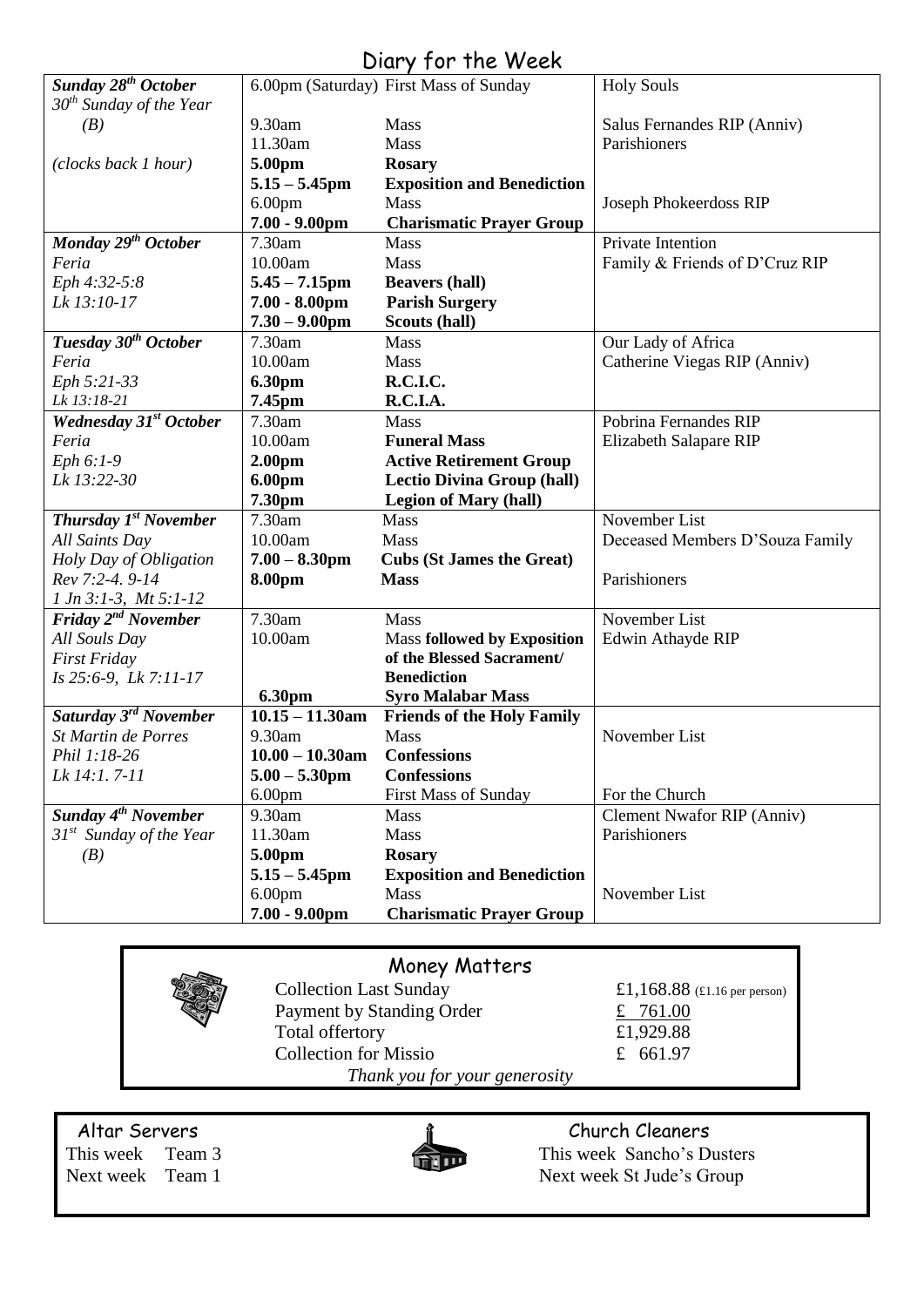# St. Andrew's Parish Notices

#### **ANNUAL HARVEST FESTIVAL APPEAL: 27/28 OCTOBER**

Today we once again are appealing and collecting for both Nightwatch in Croydon, who assist homeless people and also for Croydon Refugee Centre. You have always been very generous so please can we ask if you can give the following items which are urgently needed: cans of soup, tinned fruit, canned milk, long grain rice, pasta, cooking oil, sugar, cornflakes, biscuits, tea, coffee, tinned meats/fish. Toiletries: shampoo, toothpaste, etc. Donations of money always welcome too. Please bring your gifts to Mass and leave them in front of the Altar. Thank you for your support.

#### **ALL SAINTS DAY: THURSDAY 1**ST **NOVEMBER**

Please note that Thursday 1<sup>st</sup> November is All Saints Day and is a Holyday of Obligation. There will be Masses at 7.30am, 10.00am and 8.00pm. There will also be a second collection on this day for The Seminary Fund which There will also be a second collection on this day for The Seminary Fund which contributes towards the training of Priests at St John's Seminary, Wonersh.

#### **NOVEMBER PRAYERS FOR THE DECEASED**

During the month of November we particularly pray for those who have died. A list of the deceased whose funerals took place here at St Andrew's will be displayed in the front of the Altar. Anyone who has a relative or friend who has died elsewhere in the last year should give in their names and date of death to the office or to one of the Priests and the name will be added to this list.

Holy Souls envelopes are available in the porch for you to place your lists of deceased. These envelopes will be brought up during each Mass in the month of November. On Saturday 24<sup>th</sup> November at 9.30am we will hold our annual Mass for those who have died in the last year. We will try to invite relatives of those whose funerals took place here in the last year and hope that any parishioner who has had a death in the family in the last year will also come.

#### **FRIENDS OF THE HOLY FAMILY – SATURDAY 3RD NOVEMBER**

We would like to invite all children, families, parishioners to attend the Friends of the Holy Family on Saturday 3rd November from 10.15 to 11.30am in the Church hall. A power-point presentation is shown as a visual aid to pray the rosary and there is also a short children's DVD on saints. All are welcome.

#### **FIRST HOLY COMMUNION**

There will be a meeting for parents of children aged 7-8 (school year 3) who want their child/children to make their First Holy Communion next year on Tuesday 6<sup>th</sup> November between 6.30 -7.30pm in the Church hall. Those whose child/children are in school year four and who missed making their First Holy Communion last year are also welcome to attend. We will be outlining the requirements for the programme and asking that you complete a form in order to register your child/children so we can order the books for when the sessions start in January.

#### **STEWARDSHIP TALKS: THURSDAYS AT 7.30PM IN THE HALL**

Please join us for St Andrew's An Encounter with the Lord through Spirituality talks. The talks explore some of the spiritualities of the Church and to encounter the Lord. The talks are on Thursday evenings in the hall starting at 7.30pm. *Our next talk is on 8th November when the talk is "The Spirituality of Francis De Salles, Imitation of Christ" with Dr Mark Nash.*

#### **SCHOOL REFERENCE FORMS FOR 2019**

If you plan to apply for a school place for a child in 2019 or anytime in the future, you will need to be involved in our new reference scheme which we are introducing this weekend. This scheme has to be introduced due to the current stressful situation. The plan is once a month to make available at random a form which parents will need to complete and hand back at the Mass that they have just attended. That way come next September Fr Len will have a figure of people's Mass attendance which he can then put on the form. As a Pastoral team we cannot think of a fairer system than this.

#### **ST ANDREW'S NIGHT**

The social committee will be celebrating the feast of St Andrew's on Saturday 24th November in the Church hall from 7.30 - 10.30pm. The entertainment for the evening will be by tribute artist Gary Glenn who pays tribute to Elvis, Tom Jones, Dean Martin, Neil Diamond, Frank Sinatra and many more. We will have a licenced bar and raffle. Tickets will be sold in advance only, prices £10 adults, £5 children and this price includes a hot meal. Tickets will be on sale after weekend Masses. Telephone: 020 8674 4648 or 020 8406 7450.

#### **SPICES FOR SALE**

On Sunday 11th November following the 9.30am and 11.30am Masses, Joyce Lumsden will have a stall outside of the Church selling lots of spices and herbs in aid of the Indonesian Tsunami through CAFOD. Please take a look to see what you can purchase for this good cause.